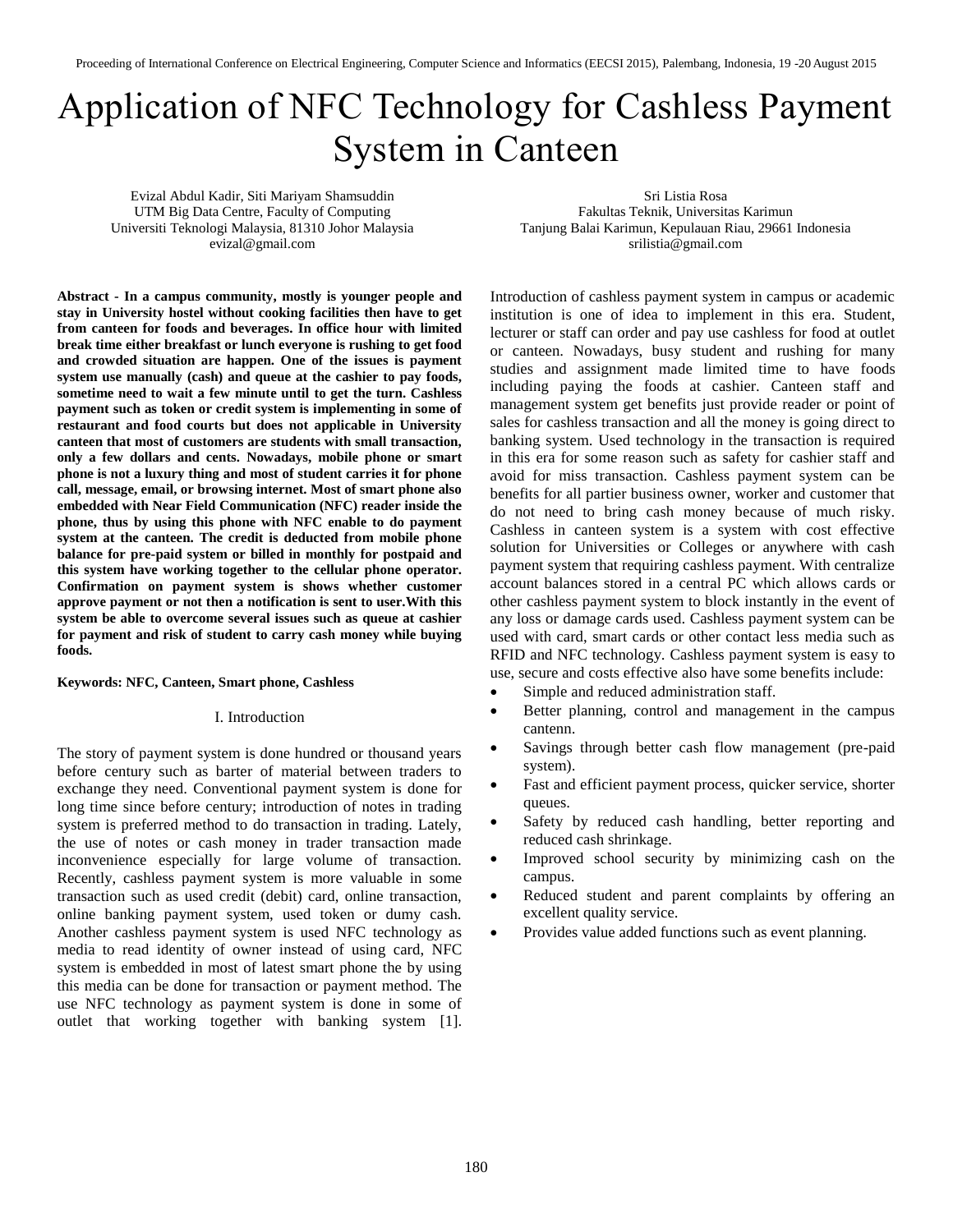## II. Related Work

The use of NFC technology is done in various applications in communication, payment system and others function. Several previous works related to the NFC technology and application as wrote in [2]. Auhtor discussed on the recent emergence of Near Field Communication (NFC) technology enabled to smart phones in security. Evaluation of the feasibility software-based relay attack current mobile contactless payment system. Posibility and threat potential of the attack and provide several possible workarounds. The evolution of mobile modern used Radio Frequency (RF) and capabilities of Near Field Communication (NFC) for payment system is eaborated in [3]. Mobile NFC cashless payments systems are able to enhance shopping experience, but the security is one of the concerns. It allows the user of mobile to point of sale (POS) cashless payment services. Another previsous work is contactless payment system in shopping complex, implementation of contactless payment systems are based on same infrastructure that exists for the payment cards with magnetic strips and does not require additional investments by the firm and financial institutions, other than upgrading the existing POS terminals [4]. Near Field Communication (NFC) technology is a contactless smartcard communication into mobile devices, such as mobile phones. In order to overcome this problem, the cantactless payment model based on NFC, tokenization technique to support the privacy of cantactless payment, and MD authentication technique for fasten cantactless payment in aspect of information of technology [5]. Mobile payment system (mpayment) refers to one of type electronic payment; used mobile devices to get better result, m-payments have to use a plethora of sophisticated technologies, including SMS, NFC, and software applicaions. The heterogeneity of m-payment systems and current economic models is an important challenge for their diffusion in the future years [6].

Although NFC technology is contactless chip cards (ISO/IEC 14443) that known for over ten years, the implementation of mobile phones and payment system using NFC technology is rather rare. From a technical point of view, there are no issues to used NFC technology in payment system. The concept is implementation of a technically and commercially feasible system with minimum impact on the current infrastructure. Hence, the integration costs involve in the NFC ecosystem is lower will be more attractive [7]. Mobile commerce applications became the most popular platform, an indication that NFC technology represents to the potential and tremendous business leading for the retail companies, shopping complex transaction application process integrated with NFC technology based on smart phones. Shopping application system designed on the merchant sides, by leveraging the use of mobiledevices that already has NFC technology [8]. In this paper propose a new solution for the contactless payment and cashless payment system using NFC technology that most of its embedeed in smart phones, application in campus canteen for student payment. Vitual money used for the payment is different to the currently using which is NFC technology is used for replacing credit/debit card but in this system cash is from mobile credit for the pre-paid system and billed to the post-paid system. Every transaction in canteen will deduct from the mobile credit then working together with telecommunication operator is required to facilitate this propose system.

# III. Basic Concept of NFC Technology

Near field communication (NFC) technology is a set of ideas that enables mobile devices such as smart phones, tablets and other devices to establish communication system with each others by using radio frequency (RF) devices to bring into a satern of gap or distance typically more or less 10 cm. All mobile devices that NFC enabled can be provided with dedicated applicationss including mobile readers as the traditional dedicated infrastructure that specifies a particular standard for ticket, payment system and access control. NFC peers can be connecting to all other devices which NFC enable that acts as a server for any action (or reconfiguration). The memory of NFC chips/tags typically can store data (currently between 96 and 4,096 bytes of memory) and are mostly is readonly, but may be rewritable. NFC tags can be programmed or encoded by the manufacturers or industry while production with specifications number provided by the NFC association. Philips semiconductors which is became NXP semiconductors in 2006 and Sony were vendor with promoting the NFC technology and preparation the key standards, which is includes the definition of four distinct types of chips that provide different communication data rate and capabilities in terms of memory, flexibility, security, write endurance and data retention. The assosiation also promotes NFC technology and certifies device compliance and if it fits the criteria for being considered a personal area network. NFC technology is specified in ISO/IEC 18092 [9] and is a short-range wireless communication interface with data exchange rates up to 424 kbps and working at operating frequency of 13.56 MHz. NFC offers three main operation modes for various types of applications, card 120 (smart card/RFID) emulation mode, card reader mode and peer-to-peer mode. NFC is an extension of the ISO/IEC 14443 Type A specifications [10-11] and NFC is therefore compatible with these systems. ISO/IEC 21481 describes extended services for NFC, which includes the possible use of existing ISO 14443 Type B and ISO/IEC 15693 [12-13] products. Figure 1 shows how a basic concept of NFC technology working with a tag powered by reader in this case powered by a mobile phone which send energy then tag chip send back data/information.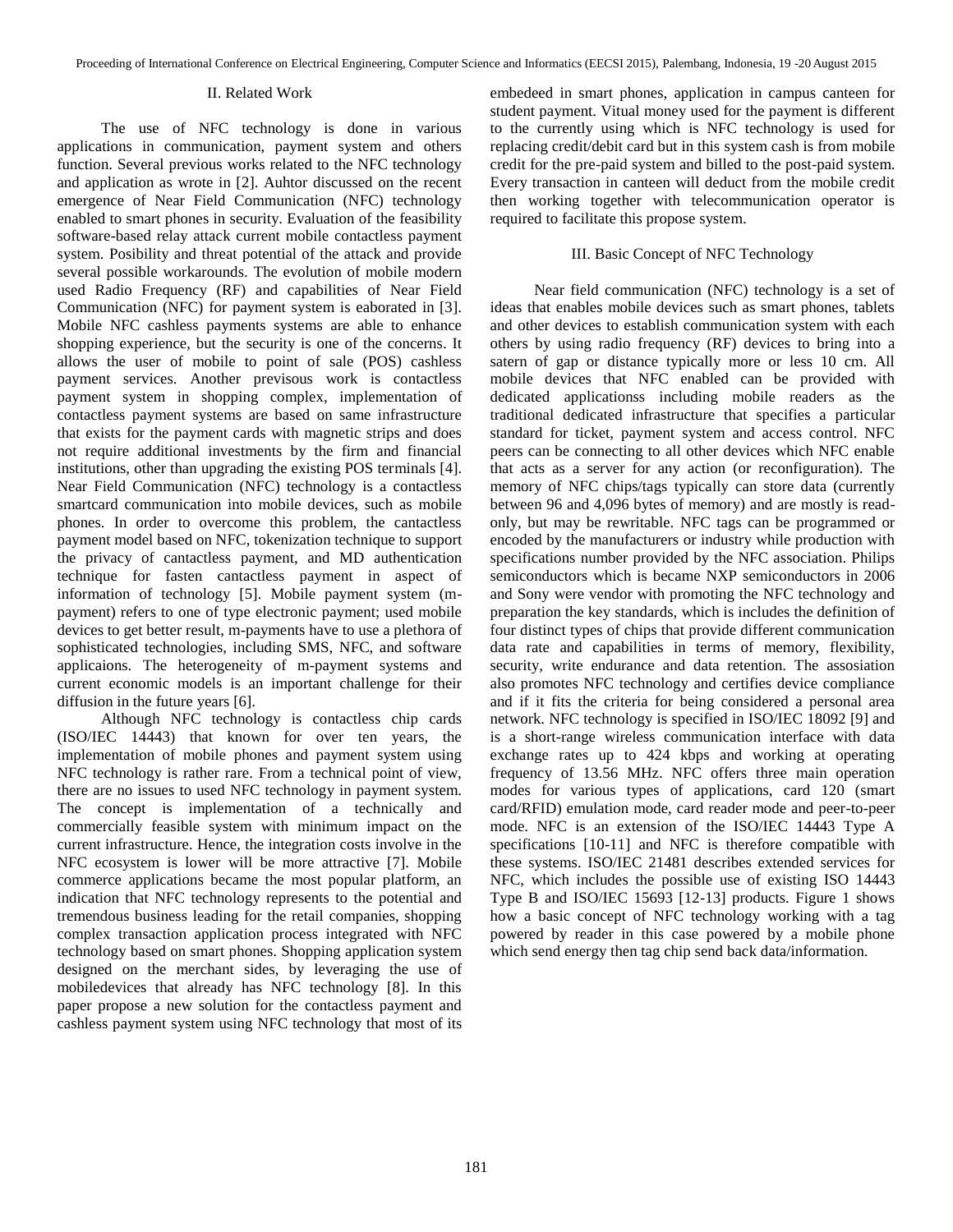

Figure 1. Basic concept of NFC technology

# IV. NFC Payment System at Canteen

Academic institution is the place of students to get knowledge then most of them busy with studies and assignments. Limited time and some of the Universities does not provide cooking facilities for student then have to get foods or beverages in canteen or food court. During lunch or dinner time food court are busy to serve food and beverage thus queue is happen while paying the foods. Cashless payment system is alternative solutions for this issue and safety for student instead to bring cash money for having foods. Use of cashless payment is not limited to student and can be apply for others such as lecturer (teacher), staff, or visitor. Nowadays, cashless payment system is most popular using credit or debit card, token that some of method need to pay at centralize cashier then get a card as transaction media to food stall, coupon system that issue on the ceiling price with no balance and similar to bring note cash, online booking or payment the issue is unable to change foods while in the restorant or food court, and bond or debit system which is similar to conventional method that cashier need to record everything in log book then will pay in the end of week or month. Information technology with mobile devices such as smart phones or tablet that has more capability and feature embedeed in the system to do many task, beside that mobile equipments very practical to use because easy to bring anyware. Today, most of mobile devices are available with Near Field Communication (NFC), user by using application software very easly to scan and do the transaction also others task with contactless system. Figure 2 shows an example canteen in the campus with long queue to do payment or transaction at cashier with manual cash payment system. Some of students very rushing to attend class or do activities then can not spend much time in the canteen. Cashless payment system is able to utilize information technology for daily life that more benefit, efficient, safety and to control cash flow for the students. Another significant benefits is all the transaction were recorder then student can review what foods or beverages that they having before.



Figure 2. A canteen with long queue to do payment at cashier

## 4.1 Payment System Design

Propose cashless payment system using NFC technology in this paper is different to the others current cashless payment system such as credit card or coupon system, in this payment system used smart phone as media that assume most of the phones is NFC enable. The credit in this payment system is deducted from mobile phone credit for pre-paid and billed in monthly bill for post-paid system. Most of student in the campus assume is younger age that unemployment yet that still subsidize money from parents. Thus, mobile phone used is mostly prepaid voucher, if they want to pay foods in the canteen just tap mobile phone then application shows credit balance, total payment and balance after deducted. In case of not enough credit to pay then, screen on mobile phone shows alert not enough credit "please top-up". In the canteen of cashier, there is NFC reader to read mobile phone with keypad in order cashier to key total money need to pay. Implementation of cashless payment system gives much impact to the customer (student) and canteen or bussinees player. Cashlees payment system architecture diagram as shown in Figure 3, every transaction to canteen or cashier mush have NFC system and payment applications that downloaded in smart phone. Cashier shows how much need to pay to customer through cashier system and by tapping smartphone to do payment, once cantacting then system checking the balance via mobile network and payment applications shows current balance also the amount to need pay then actual balance deducted, options is shows wheter to accept or reject. Smart phone communicate to mobile operator management system and database via cellular network that now covered most of area inclusing in house of campus. Every transactions made is recorded by operator system and update to applications software for customer information and notification. In case of shortage balance while payment, there is alert that shows not enough credit balance please top up, or customer can reduce the amount to match in order to get payment done. For post-paid mobile system, bill is issue according operator regulation and while payment there is alert wheter accept payment or not. For the canteen or merchant, all transactions is recorded into cashier system (PC) that can be claim to the operator, including customer mobile number used and detail. Security is one of the concerns in this system, all transaction is